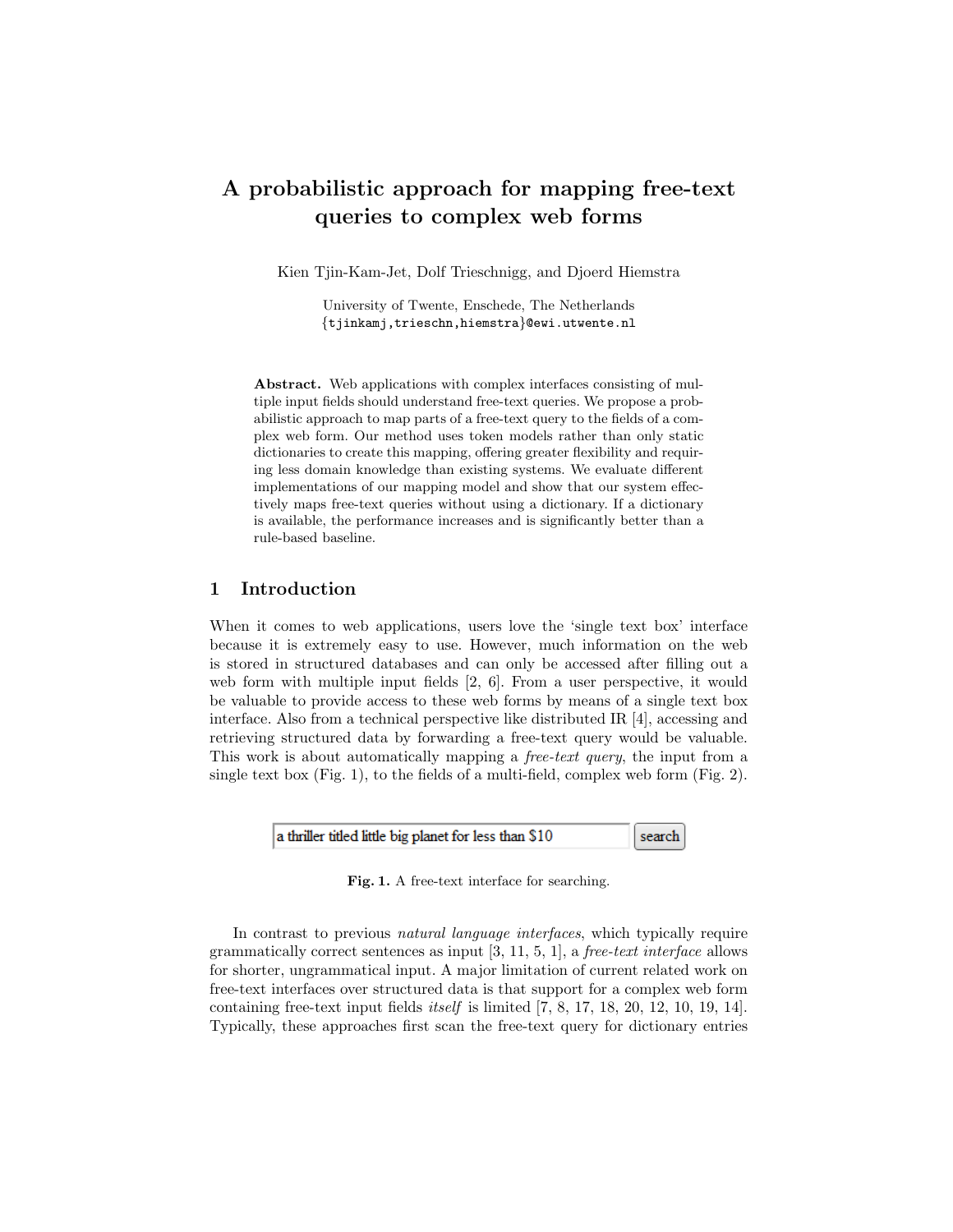

Fig. 2. A complex web form consisting of multiple input fields. It has a free-text input field of its own: the title field.

and then map those entries to the web form's input fields. Terms not found in the dictionary cannot be mapped to a field. Therefore, a system that does not know every dictionary entry for each field may wrongfully discard query terms (because the term should actually be mapped to a field). Especially for complex forms that have free-text input fields of their own, like the 'Title' field in Fig. 2, it is impossible to store all possible input in a dictionary. The dictionaries often serve as the mechanism for finding the right tokenization of a query. A different approach in web IR is query segmentation [9, 13], which uses statistics from large corpora (e.g., query logs or Wikipedia) and tries to group query terms into phrases in order to improve retrieval performance. However, this does not aim to map the detected phrases to fields. In this work, we adopt a rule-based tokenization step and a probabilistic mapping step. As such, we can effectively map and rank out-of-dictionary query terms to input fields.

Our contributions are as follows. First, we propose a model which supports the mapping of a free-text query to complex forms, including complex forms that contain free-text input fields. Second, we propose a probabilistic approach to rank the query-field mappings, which is based on a Hidden Markov Model. Third, we evaluate different implementations of our model and show that it can be effectively used in practice.

The rest of this paper is organized as follows. In Sect. 2 we describe the problem, our goal, and give an overview our approach. In Sect. 3 we outline the details of our approach. We describe our experiment in Sect. 4 and discuss our results in Sect. 5. In Sect. 6 we conclude this paper.

## 2 Goal and problem decomposition

Given a free-text query and a target web form with a set of input fields  $F$ , the goal is to find the best mapping from parts of the query to fields. The query is tokenized into tokens. A token is a contiguous part of the query that should be mapped to a field  $f \in F$ . F includes a special junk field for terms that should not be mapped to any actual field of the web form. We identify two problems. First, how to split a free-text query into tokens. Second, how to map these tokens to the intended fields. On a high level, our solution is to generate all tokenizations according to a tokenization strategy. Then generate all possible mappings for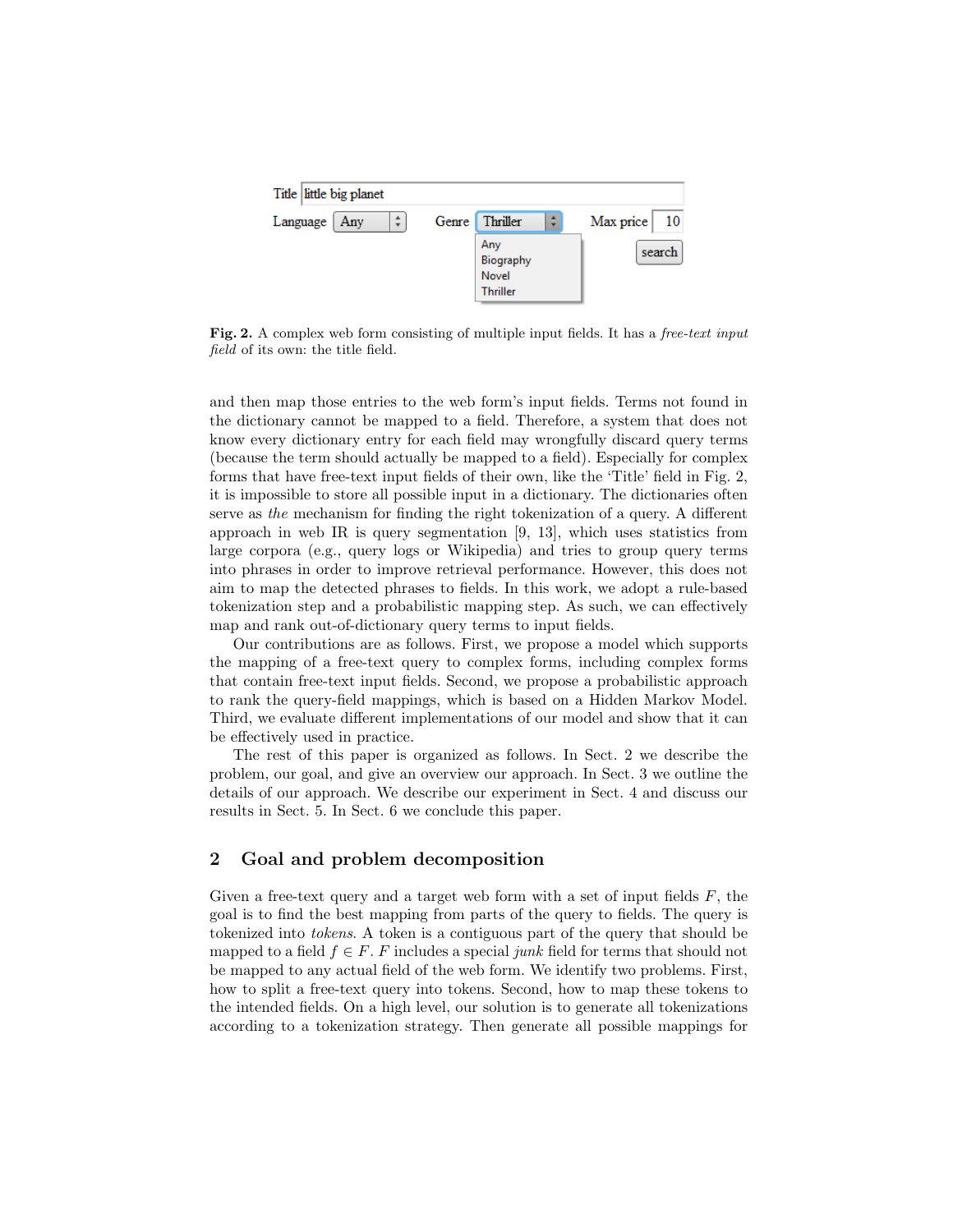each tokenization and rank these mappings based on their probability. In the following subsections we first give an intuitive model for formulating a free-text query, and then discuss the tokenization and ranking in more detail.

#### 2.1 An action model for formulating free-text queries

We now define an action model which describes the actions a user takes to construct a free-text query. This model is used to obtain and rank possible interpretations of a free-text query. We define our action model as follows. Given a complex web form with input fields F, a user: i) decides which input field  $f \in F$ to use. Then  $ii)$  decides what token to fill in f. Then  $iii)$  either decides to use an additional field, upon which the process repeats itself; or decides to use no more fields, and the process stops. Each field may be used at most once, except for the special junk field, which may be used any number of times.

For example, let us consider how a user formulated the free-text query shown in Fig. 1 for the complex web form shown in Fig. 2. According to our action model, the user first chose a junk field and then chose the token {a} for that field. He then chose the genre field and chose the token {thriller}. Then the title field with the token {titled little big planet}, and finally, the max price field with the token  $\{$ for less than  $\$10\}$ . (*titled* and *for less than* serve as indicators, we discuss indicators in the next section.)

### 2.2 Tokenization

This section explains how to handle unknown terms in a query. Let us first introduce what can be recognized in a query: i) dictionary entries, i.e. terms found in a dictionary; ii) hard separators, i.e. a sequence of characters consisting of at least a punctuation and a white space character (the character set is denoted by the regular expression  $[- \ 2!; \ldots, \ldots]$ ; and, *iii*) *indicators*, an indicator is a hint telling the system that an adjacent piece of text should be mapped to a specific field. Indicators reside either at the start or at the end of a token and are referred to as a prefix indicator or a postfix indicator, respectively.

In the scanning step, the system tries to recognize everything it can in the query. Any part of the query that was not recognized is called a left-over. The interesting part is how to treat the left-overs. We will investigate three methods:

Naive. Each left-over is considered a single token on its own.

- Rigid. Each left-over is further segmented into possibly multiple tokens. The system selects one or more tokens to map to actual input fields; unselected tokens are automatically mapped to the junk field.
- Tolerant. Like rigid, but now indicators can be also be placed within tokens created from left-overs. Only indicators at the start or end of a token are hints, indicators within tokens are no hints.

To illustrate the differences between these methods, imagine a system that only knows the prefix indicator 'to' and receives the query: "Boston to New York".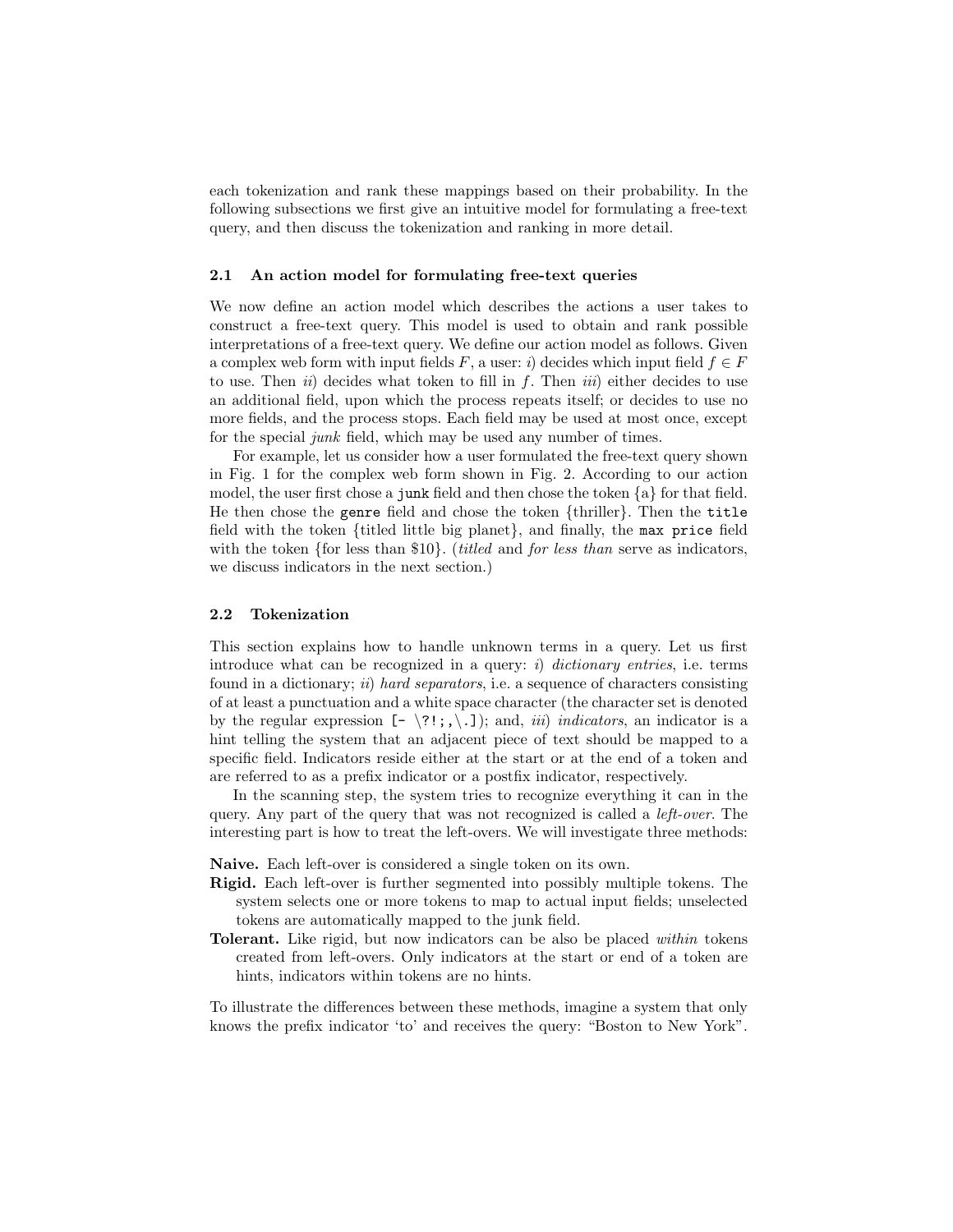We will use striked text to denote unselected tokens; surrounding braces  $\{\}$ to denote tokens; and surrounding brackets [ ] to denote indicators. The naive method will produce only one tokenization: {Boston} {[to] New York}. The rigid method produces two additional tokenizations: {Boston} {[to] New} York, and {Boston} {[to]} New {York}. The tolerant method produces even more tokenizations: {Boston to New York}, {Boston to New} {York}, etc.

Tolerant tokenization is needed when an indicator is part of the actual content. For example, if one can search for book titles and the word 'titled' serves as an indicator, then only the tolerant method can yield the right tokenization for the query: "a titled maiden". In the naive and rigid methods, the indicator [titled] acts like a token separator, thereby splitting the input into two tokens.

#### 2.3 Ranking with the Hidden Markov Model

The system uses a Hidden Markov Model (HMM) to rank the mappings assigned to a tokenization. Readers familiar with the HMM can skip to the next paragraph. A HMM is a probabilistic finite state automaton [15, 16]. It consists of a set of states, a set of transition probabilities from state to state, and a set of emission probabilities to model how each state produces some specific output. There are two special states: a start state and an end state. Except for the special states, each state emits one output symbol. The sequence of symbols can be observed, whereas the sequence of states cannot be observed, i.e. it is "hidden". Although the state sequence cannot be observed directly, a sequence of symbols gives some information about the hidden sequence of states. More specifically, beginning from the start state and finishing at the end state, the HMM generated the symbol sequence  $O = o_1, o_2, \ldots, o_k$  by making  $k + 1$  transitions from one state to the next. Each state emitted one symbol with some probability. In other words, we can compute the most likely sequence of states that produced the sequence  $O$ , if we knew the parameters of the HMM. Thus, the action model from Sect. 2.1 can be cast into an HMM problem: find the most likely sequence of input fields chosen by the user, given the observed sequence of tokens that the user has typed.

Building an HMM. Here we explain how to setup simple variants of the HMM parameters: the set of states, transition probabilities, and emission probabilities.

- 1. HMM states. Each state corresponds to an input field  $f \in F$ . Additionally, there is a start state and an end state.
- 2. Transition probabilities from one field to the next. Given a set of manually labelled free-text queries (e.g., each query is manually tokenized, and each token is manually labelled with the intended input field), we can learn the maximum likelihood estimate (MLE)  $P_{MLE}(t_{ij})$  of the order of input fields  $f_i$  to  $f_j$  as follows:

$$
P_{MLE}(t_{ij}) = \frac{\text{Number of times } f_i \text{ appears before } f_j}{\text{Total number of times } f_i \text{ appears}}
$$

.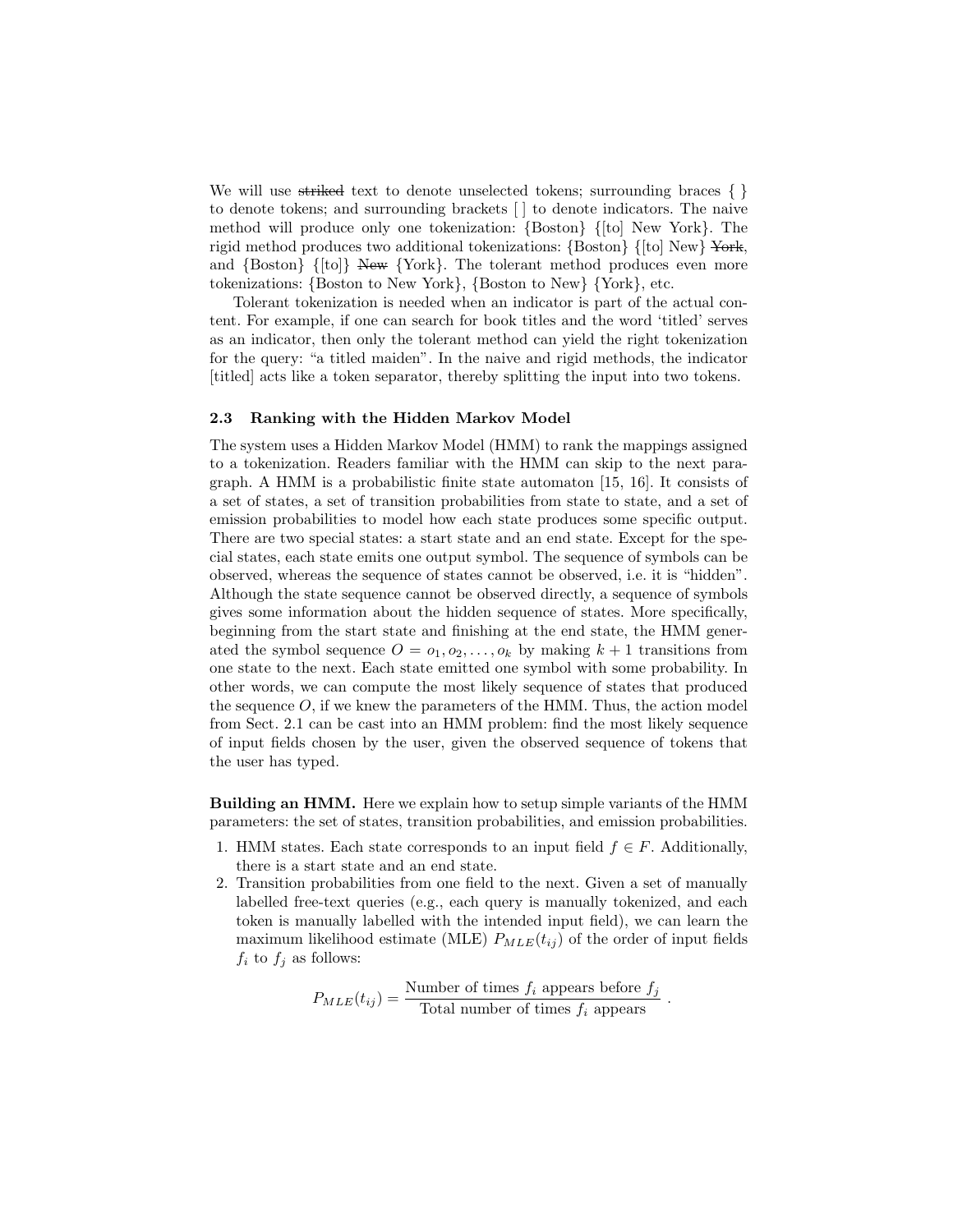3. Token emission probabilities. In our HMM, after each transition from one (previous) field to the current field, the current field will emit a token with some probability. If we have the set of tokens emitted at input field  $f_i$ , we can determine  $P_{MLE}(e_{ij})$  for each token  $tok_j$  as follows:

$$
P_{MLE}(e_{ij}) = \frac{\text{Number of times } tok_j \text{ is emitted at } f_i}{\text{Total number of tokens emitted at } f_i}
$$

.

Applying the HMM. Once the HMM is built, we can use it to output the most probable field sequence that could have generated a given token sequence. The learnt probabilities are smoothed beforehand, otherwise, an observation containing one token that was never seen during training will have a probability of zero. Smoothing is discussed in the next section. In any case, when applying the HMM, we must find the state sequence  $Q$  which maximizes the probability of the observation  $O = o_1, o_2, \ldots, o_k$ , given the model  $\beta$ :

$$
Q = \underset{Q'}{\arg \max} P(O|Q', \beta) P(Q'|\beta) ,
$$

where Q denotes all possible state (field) sequences of length  $k + 1$  that could have generated the observation (tokens) O.

## 3 Token models and Smoothing

Each input field has its own dictionary of accepted tokens. As we explained in the introduction, a dictionary may not be exhaustive and a query could contain unknown tokens, i.e. tokens not listed in the dictionary. We need methods that could assign adequate probabilities to such unknown tokens. The MLE assigns a probability of zero to an unknown token, hence, it is not adequate for our purposes. One way to obtain non-zero probabilities for unknown tokens is to apply Laplace smoothing:

$$
P_{Laplace}(tok) = \frac{\text{Number of times } tok \text{ appears in data} + \alpha}{\text{Total tokens in data} + \alpha * \text{total different tokens in data}},
$$

where  $\alpha$  is usually set to one. However, this method assigns the same probability to each and every unknown token: even two unknown tokens that look completely different from each other get the same probability. This is also not adequate for our purposes. Therefore, we will investigate several token models that could differentiate between unknown tokens.

#### 3.1 Tokens models for discriminating unknown tokens

We now introduce three models based on n-grams and one based on a Poisson distribution. An assumption we must make when using  $n$ -grams, is that the probability of the next item depends only on the previous  $n-1$  items. These models will be used to build the token emission models for each field.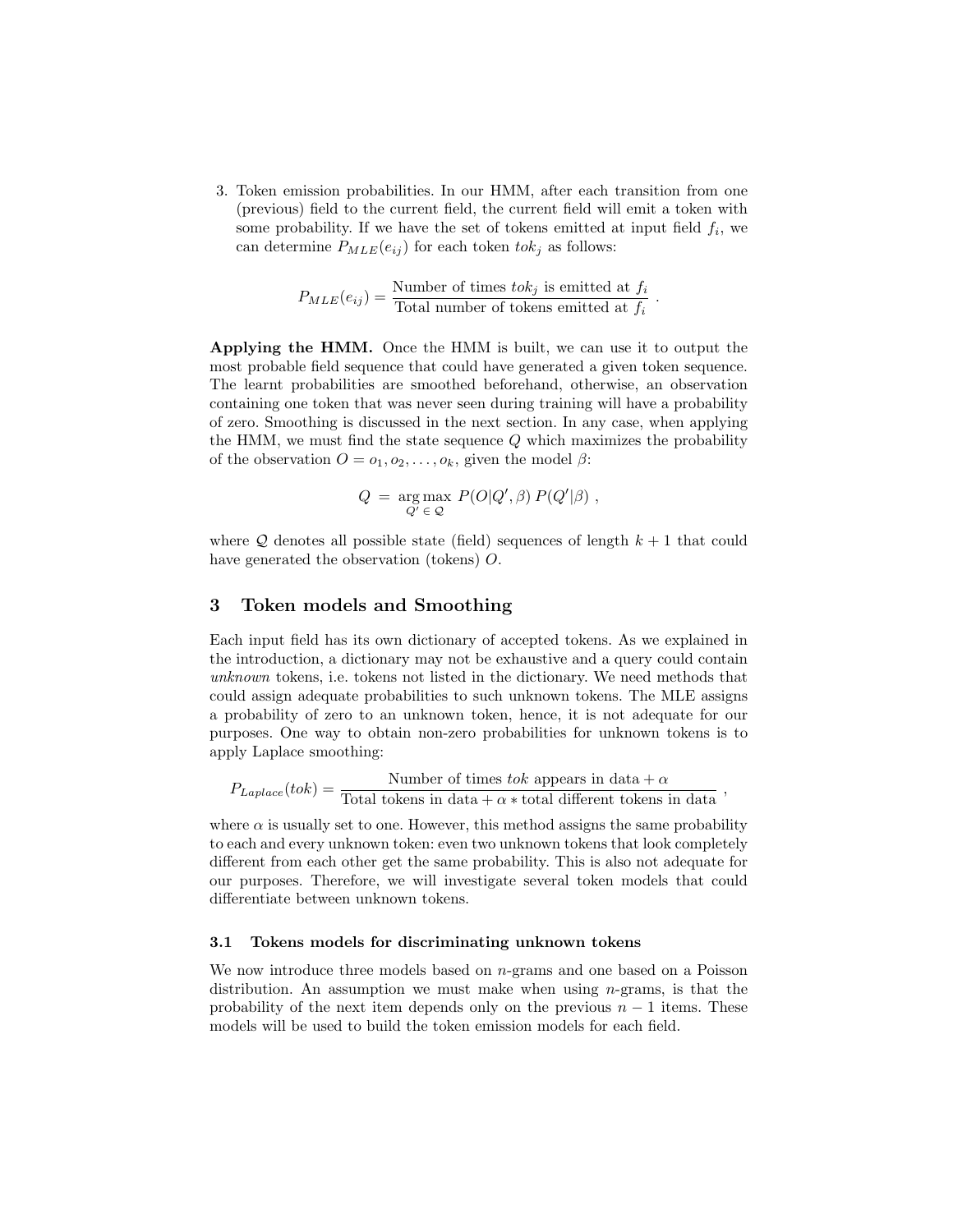- Word *n*-grams approximate the emission probability for some token based on the word sequence in that token. Words are separated by (an optional punctuation mark  $(:,!)$ ? followed by) a white space.
- **Character n-grams** approximate the probability that a field emitted a particular token, based on the sequence of characters of that token.
- Word-length *n*-grams approximate the probability that a field emitted a particular token, based on the sequence of word-lengths in that token. As a variation, we can also consider the length differences between the words in a token, which can be measured as either absolute or relative differences. We can also decide to categorize the lengths or differences into, for example: zero, small, medium, and large lengths or differences. One benefit of using (categorized) length differences instead of plain lengths, is that our training data becomes less sparse.
- **Poisson models** With *n*-gram models, to obtain the probability of a complete token, we must multiply the probabilities of each item in the token. Consequently, longer tokens usually have much smaller probabilities. For this reason, we adopt a Poisson model to assign probabilities based on the token's average word length, conditioned on the number of words in that token. We first bin all tokens: tokens consisting of one word go in the fist bin, tokens consisting of two words in the second, and so on. For each bin, we calculate the average word length. Unlike n-gram models which usually assign higher probabilities to smaller tokens, this model assigns higher probabilities if the token's average word length is closer to the average word length of the bin the token belongs to. For example, if the expected word length for 3-word tokens is 5 characters, and our unknown token (consisting of 3 words) has an average word length of 6.7 characters, then the Poisson probability of that token is  $P_{Pois}(6.7, 5) = 0.11$ .

#### 3.2 Smoothing by using linear interpolation

With larger  $n$ ,  $n$ -grams suffer more from data sparseness (i.e. when many items from the vocabulary are not present in the training data). One solution is to mix an  $n$ -gram with  $n$ -grams that have smaller  $n$ . For example, by mixing a trigram  $(n = 3)$ , with a bigram  $(n = 2)$  and a unigram  $(n = 1)$  like:

$$
P_3'(w_n|w_{n-2}, w_{n-1}) = \gamma_1 P_1(w_n) + \gamma_2 P_2(w_n|w_{n-1}) + \gamma_3 P_3(w_n|w_{n-2}, w_{n-1}),
$$

where  $0 \leq \gamma_i \leq 1$ , and  $\sum_i \gamma_i = 1$ . Used this way, linear interpolation acts as a smoothing mechanism for  $n$ -grams, this is often referred to as *deleted in*terpolation. Linear interpolation is also useful for combining different kinds of (smoothed) token models like:

$$
P(tok) = \lambda_1 P'_{word}(tok) + \lambda_2 P'_{char}(tok) + \lambda_3 P'_{len}(tok) + \lambda_4 P_{Pois}(tok) ,
$$

which in this case, assigns a probability to a token based on (smoothed) word, character and length n-gram models, and a Poisson model.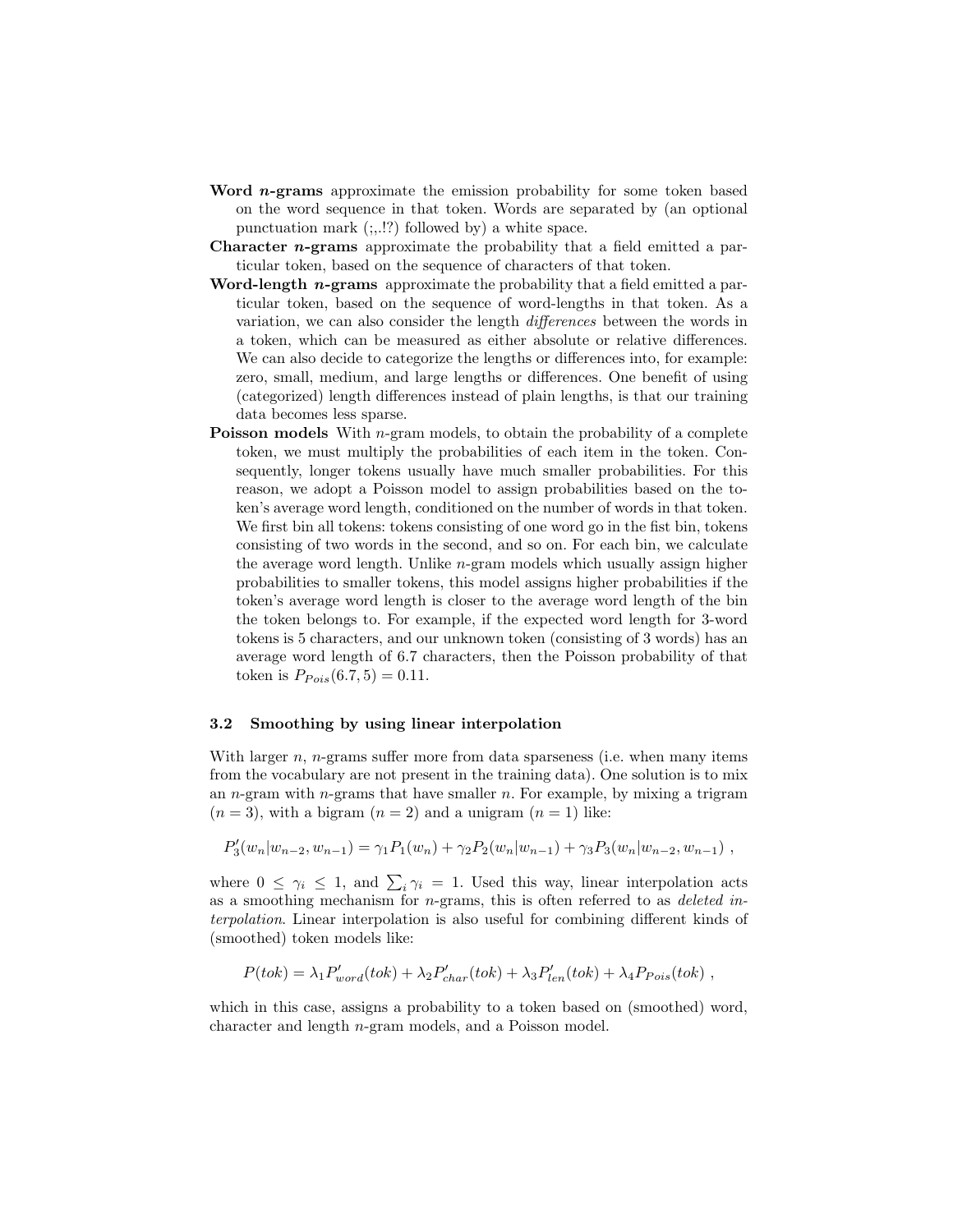In case we know some of the tokens for a field, for example, we could have an incomplete dictionary, then we could artificially boost the score of the known token. We could incorporate this in the linear equation as:

 $P(tok) = \lambda_1 P'_{word}(tok) + \lambda_2 P'_{char}(tok) + \lambda_3 P'_{len}(tok) + \lambda_4 P_{Pois}(tok) + \lambda_5 P_{dict}(tok)$ , where  $0 \leq \lambda_i \leq 1$ ,  $\sum_i \lambda_i = 1$ , and  $P_{dict}(tok) = \frac{1}{|dict|}$  if  $tok \in dict$ , 0 otherwise.

## 4 Experiment

We evaluated our system in a travel planning scenario. The system had to find the best query interpretation without it knowing the actual Dutch train station names. Our token models were trained on non-Dutch train station names and should compensate for the lack of Dutch station names. We show that, using the system reported in [19], near-perfect mapping from free-text queries to fields is possible in this scenario if a list of Dutch station names is available (MRR 0.95). The research questions are: i) Does HMM ranking improve this further? And ii) what performance can be obtained if there is no list of station names?

#### 4.1 Training data for building the HMM

The training data for the **token emission models** of the *from, to, and via input* fields, was a list of station names crawled from Wikipedia; it contained stations from Belgium, France, Indonesia, the UK, and Germany. The training data for the **token emission models** of the *junk* field was a list of words crawled from web blogs containing the words ik, trein, and van (in English: I, train, and from, respectively). We scraped the pages from the web blogs and used simple heuristics to create sentences: we split the text on certain HTML tags (like  $\langle \text{br} \rangle$ and  $\langle p \rangle$ , on a question or exclamation mark, or on a dot followed by white space. Only those sentences containing at least two station names were tokenized with the naive method from Sect. 2.2 and the left-overs constituted the training data for the token emission model of the junk field.

The training data for the field transition model was manually created, and based on the field sequences reported in [19]. Those sequences did not contain any 'junk' fields, so we created and added variations containing junk fields. For example, if the study reported that the transition sequence "from-to" appeared x times, then we added these sequences to our training data: "*junk-from-to*"  $\frac{1}{2}x$ , "from-junk-to"  $\frac{1}{4}x$ , and "from-to-junk"  $\frac{1}{4}x$ . This reflects our belief that it is more likely for "junk" text to appear at the start of a query.

#### 4.2 Validation and test data

We used a list of Dutch train station names from Wikipedia to create queries; we randomly selected 50% of the stations for creating a validation set and the other 50% for creating a test set. For each set, we used a script to randomly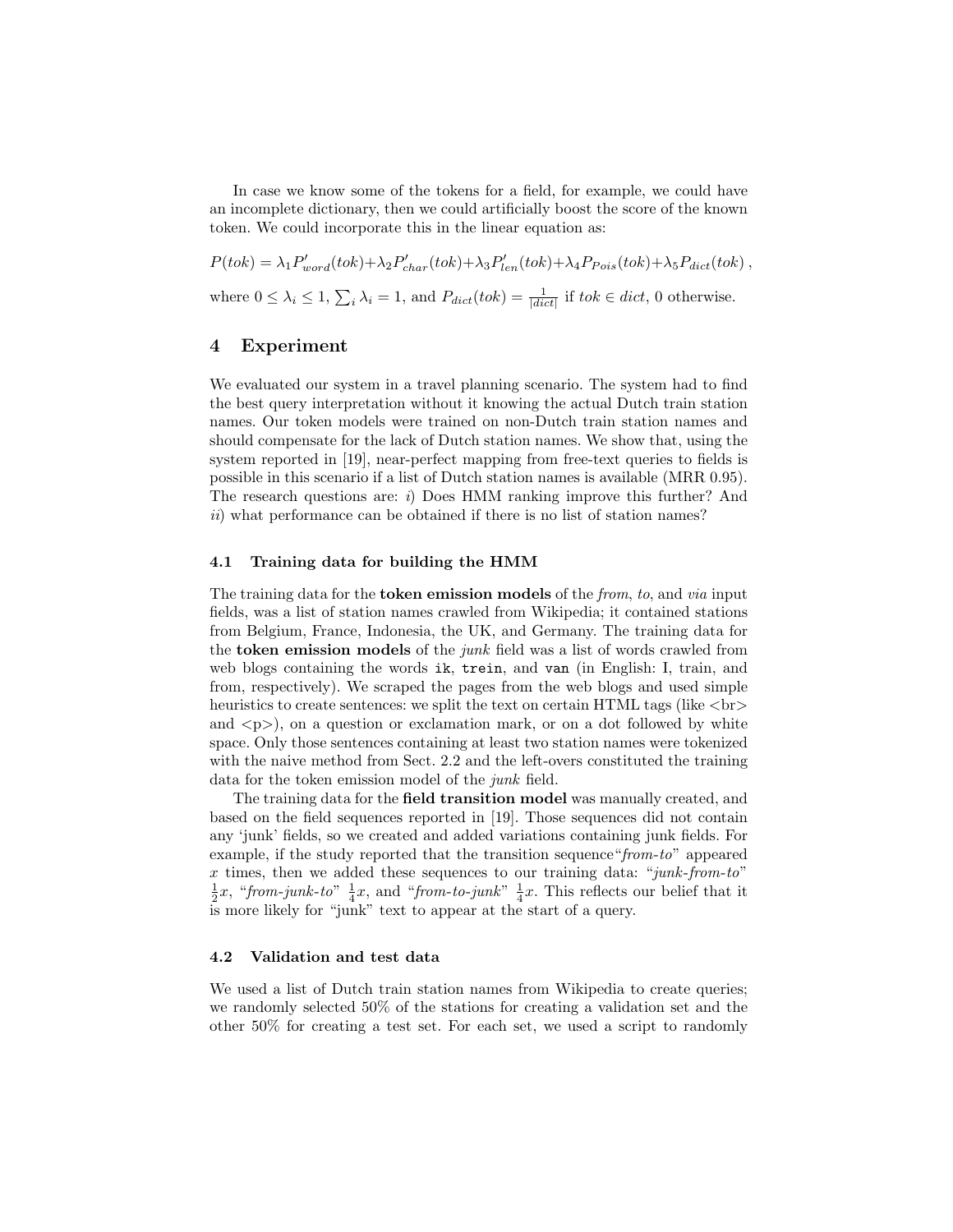generate 50 train station name pairs (from and to) and 50 train station name triples (from, to, and via) for a total of 100 different information needs. As each information need can be phrased differently, we also generated 12 different query formulations based on query templates extracted from the query logs from [19]. As an example, say that we have the information need ("Amsterdam", "Hoek van holland haven"), and two query templates "van from naar to op date om time", and "naar to from rond time". We substituted the station names in the corresponding slots of each template, and we simply replaced the time and date with  $13:00$  and  $1-1-2012$ , respectively resulting in the *queries*: "van **Amsterdam** naar Hoek van holland haven op 1-1-2012 om 13:00", and "naar Hoek van holland haven Amsterdam rond 13:00".

#### 4.3 Method – systems without station names

The same transition model (to score the sequence of field names) was used throughout all experiments. For each tokenization method, using the validation data, we applied a simple parameter sweep to find the best linear interpolation weights for the emission models (to predict the score of the tokens – see the final equation at the end of Sect. 3.2). Each  $\lambda$  could (initially) take a value of 0, 0.01, 0.1, or 1, which was then normalized. For example, if we combined the word and length models, we could have  $0.01P'_{word} + 0.01P'_{len}$  which was normalized to  $\frac{1}{2}P'_{word} + \frac{1}{2}P'_{len}$  (the character, Poisson, and dictionary models are ignored by setting their  $\lambda$ s to zero). As another example,  $0.01P'_{word} + 0.1P'_{len}$  would be normalized to  $\frac{1}{11}P'_{word} + \frac{10}{11}P'_{len}$ , and so on. We selected the systems with the highest MRR (mean reciprocal rank) in the validation data. Then we compared them with two baseline systems using the test data.

Note that the dictionary did not contain any station names. It was used to assign a constant score to the dates and times, otherwise the emission probability of those fields would be zero. Furthermore, we fixed the dictionary's weight at 0.1 so that all other components could have a lower  $(0.01)$ , equal  $(0.1)$  or higher (1.0) contribution to the total token score.

#### 4.4 Upper bound – systems with station names

We compared our validated systems C, with two other "baseline" systems A and B which can be considered as upper bounds. System A is the system reported in [19]: it knows all station names, ignores unknown parts of the query, and uses rules to rank the query interpretations. System B is almost like A, it knows all station names, ignores unknown parts of the input, but uses probabilistic ranking (i.e. the transition probabilities discussed in Sect. 2.3). The systems in C do not know the station names and must apply the tokenization methods and emission models which were introduced in Sect. 2.2 and Sect. 3, respectively. The same transition probabilities of system B are also used in C.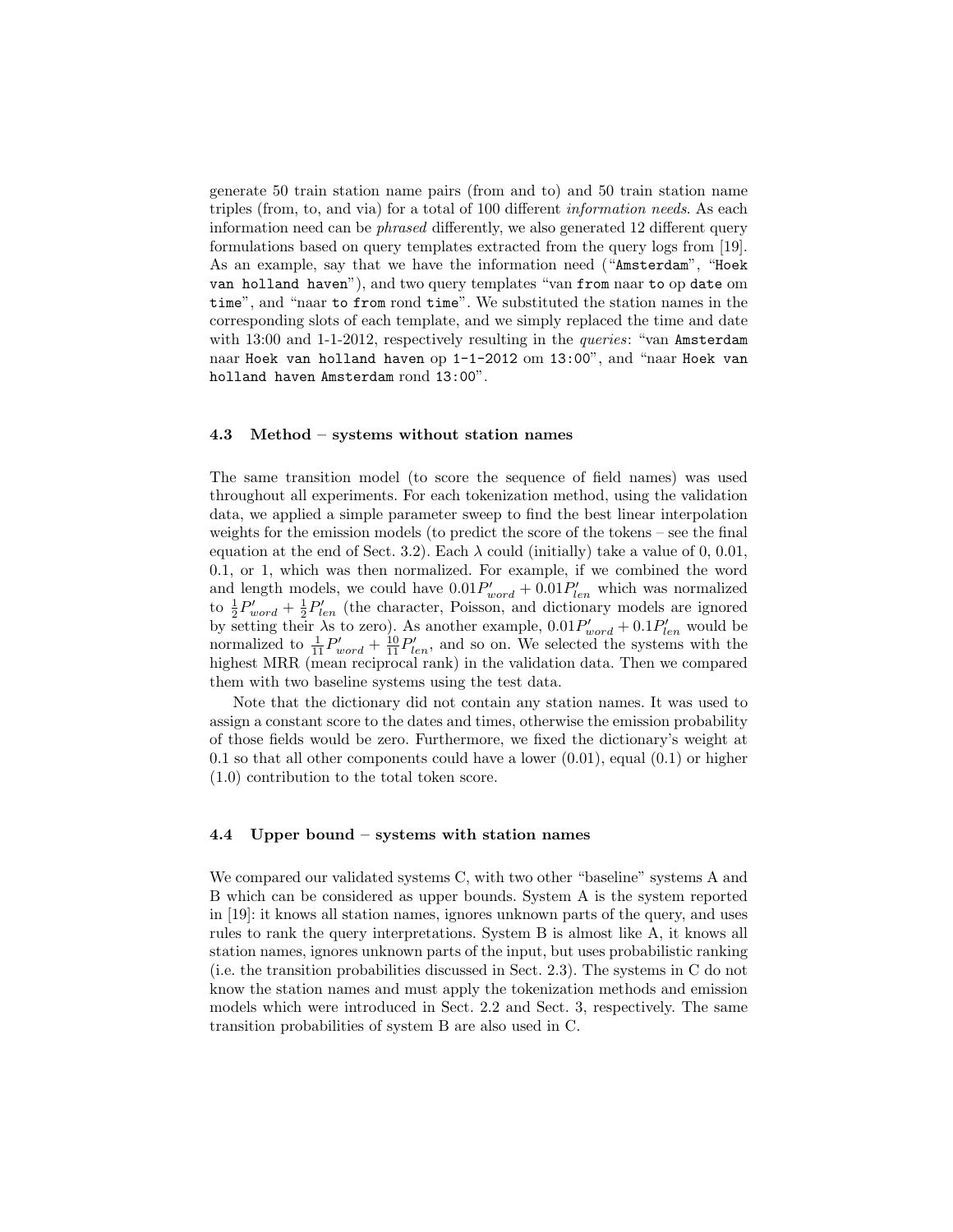## 5 Results and Discussion

#### 5.1 Validation results

Table 1 shows the emission models that yielded the highest MRR results per tokenization. It also shows the components of the emission model, their corresponding weights are shown in Table 2. The reported average MRR is averaged over all parameter combinations (i.e. non-zero weights for each component) of the given emission model. The total average MRR per tokenization is averaged over all parameter combinations of all emission models (not just the stated components). From these results we can see that, for example for the tolerant tokenization, it is better to use an emission model consisting of a character and a dictionary component rather than any other combination of components, since on average, these two components yield a much higher MRR. We can also see that, from naive to rigid to tolerant, the difference between the maximum and the average MRR grows. This difference is consistent across all our validation results. This can be explained by the fact that each tokenization method induces a search space. A smaller search space contains less erroneous answers, but on the other hand, it may often fail to include the right answer in the first place.

Table 1. Validation results: best emission models per tokenization method. The letters stand for word  $(W)$ , character  $(C)$ , length  $(L)$ , Poisson  $(P)$ , and dictionary  $(D)$ . E.g., the emission model  $L+P+D$  consists of a length *n*-gram, a Poisson model and a dictionary.

|                |         | Tokenization    |          |
|----------------|---------|-----------------|----------|
|                | Naive   | Rigid           | Tolerant |
| Emission model | $L+P+D$ | $W + C + L + D$ | $C+D$    |
| Maximum MRR    | 0.481   | 0.703           | 0.725    |
| Average MRR    | 0.477   | 0.678           | 0.666    |
|                |         |                 |          |
| Total avg. MRR | 0.455   | 0.584           | 0.447    |

Table 2. Weights of the corresponding components shown in Table 1.

|          | Normalized weights |       |       |       |                                          |  |
|----------|--------------------|-------|-------|-------|------------------------------------------|--|
|          |                    |       |       |       | Word Character Length Poisson Dictionary |  |
| Naive    | 0.000              | 0.000 | 0.048 | 0.476 | 0.476                                    |  |
| Rigid    | 0.474              | 0.474 | 0.005 | 0.000 | 0.047                                    |  |
| Tolerant | 0.000              | 0.500 | 0.000 | 0.000 | 0.500                                    |  |

#### 5.2 Test results

The test results are shown in Table 3. The baselines (upper bound A and upper bound B) are equipped with a dictionary containing all Dutch train station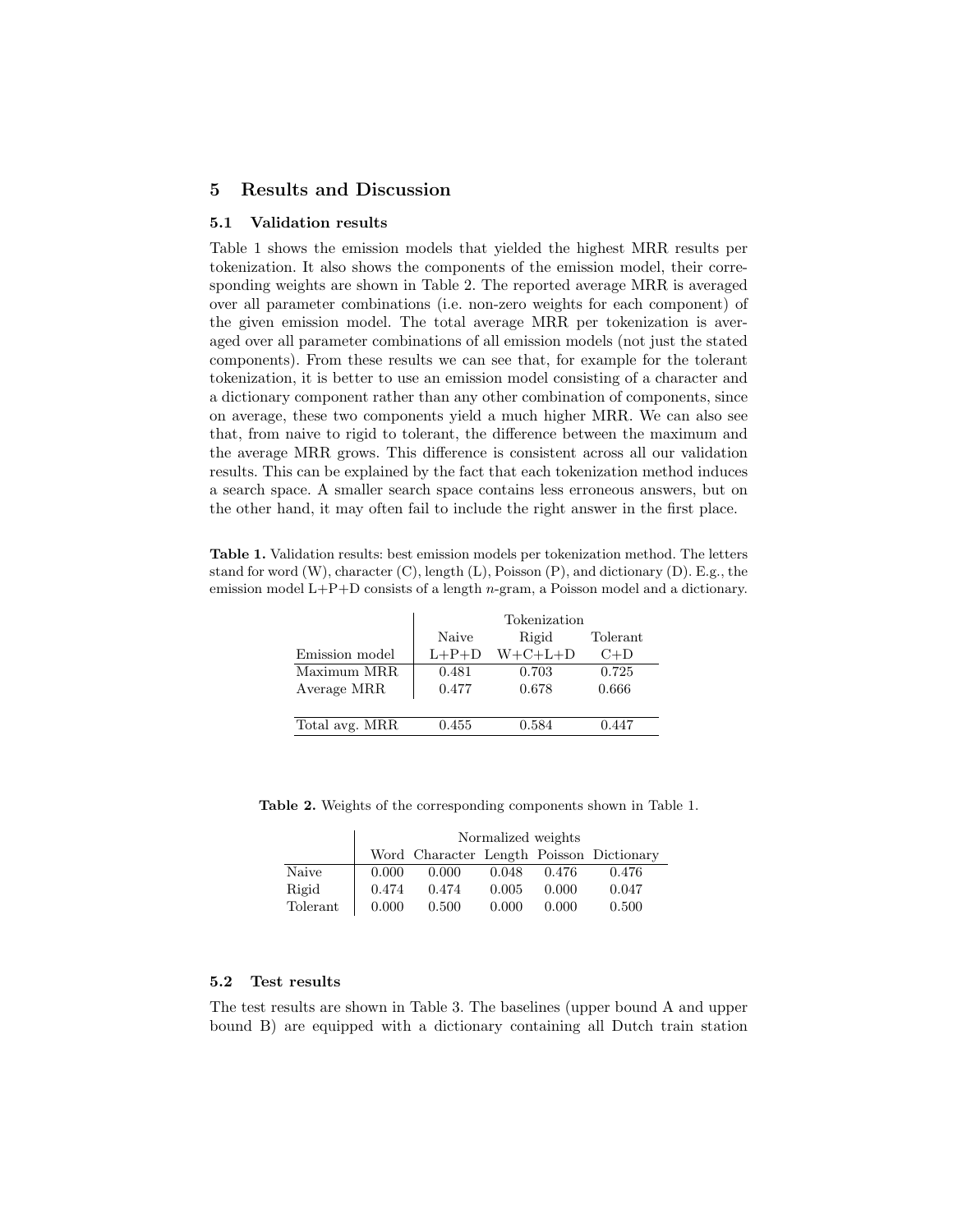names. Since they ignore unknown words, they have almost perfect performance; the only thing they do not know for sure is which station name should be mapped to which field. In any case, the high MRRs indicate that the ranking heuristics and the transition probabilities are well suited to the task at hand. By using the same transition probabilities and discarding the dictionary, we see the impact of tokenization and token modeling. The tolerant and rigid tokenization methods

Table 3. Test results.

|      | <b>System</b>                            | MR.R. |
|------|------------------------------------------|-------|
| With | Upper bound A (heuristic)                | 0.953 |
|      | dictionary Upper bound B (probabilistic) | 0.996 |
|      | Without System C-Naive                   | 0.533 |
|      | dictionary System C-Rigid                | 0.738 |
|      | System C-Tolerant                        | 0.732 |

perform much better than the naive method. This can be seen in both the validation and test runs. There is almost no difference between the rigid and the tolerant methods. A closer inspection of the data showed that the validation data contained train station names that contained indicators, while no names in the test data contained indicators. This explains why the tolerant method was better than rigid method according to the validation runs, but not according to the test results. This finding reveals two things. First, it confirms what we mentioned earlier, that the added value of the tolerant method over the rigid method is apparent when the tokens contain indicators. Second, even when tokens contain no indicators, the benefits of the rigid method over the tolerant method are small in terms of retrieval performance.

System B is significantly better than system A ( $p \le 0.01$ ). Systems A and B are both significantly better than (all variants of) system C. Finally, both the rigid and tolerant methods are significantly better than the naive method.

#### 5.3 Discussion

Generalizability. Why would someone want to use train station names from other countries as training data to model Dutch station names? Normally, they would not. We used a large list of train station names that did not contain the actual Dutch names to avoid overfitting. We may reasonably assume that if the training data looks more similar to the actual testing data, it will have a beneficial effect on retrieval performance. More importantly, the station and junk training data had sufficiently distinct characteristics that allowed the system to distinguish train stations from junk tokens. We believe that our approach is generic and that it would work well in other domains. Ideally we would train our models from query log data. Again, to prevent overfitting, we used junk tokens that were extracted from blogs instead of query logs.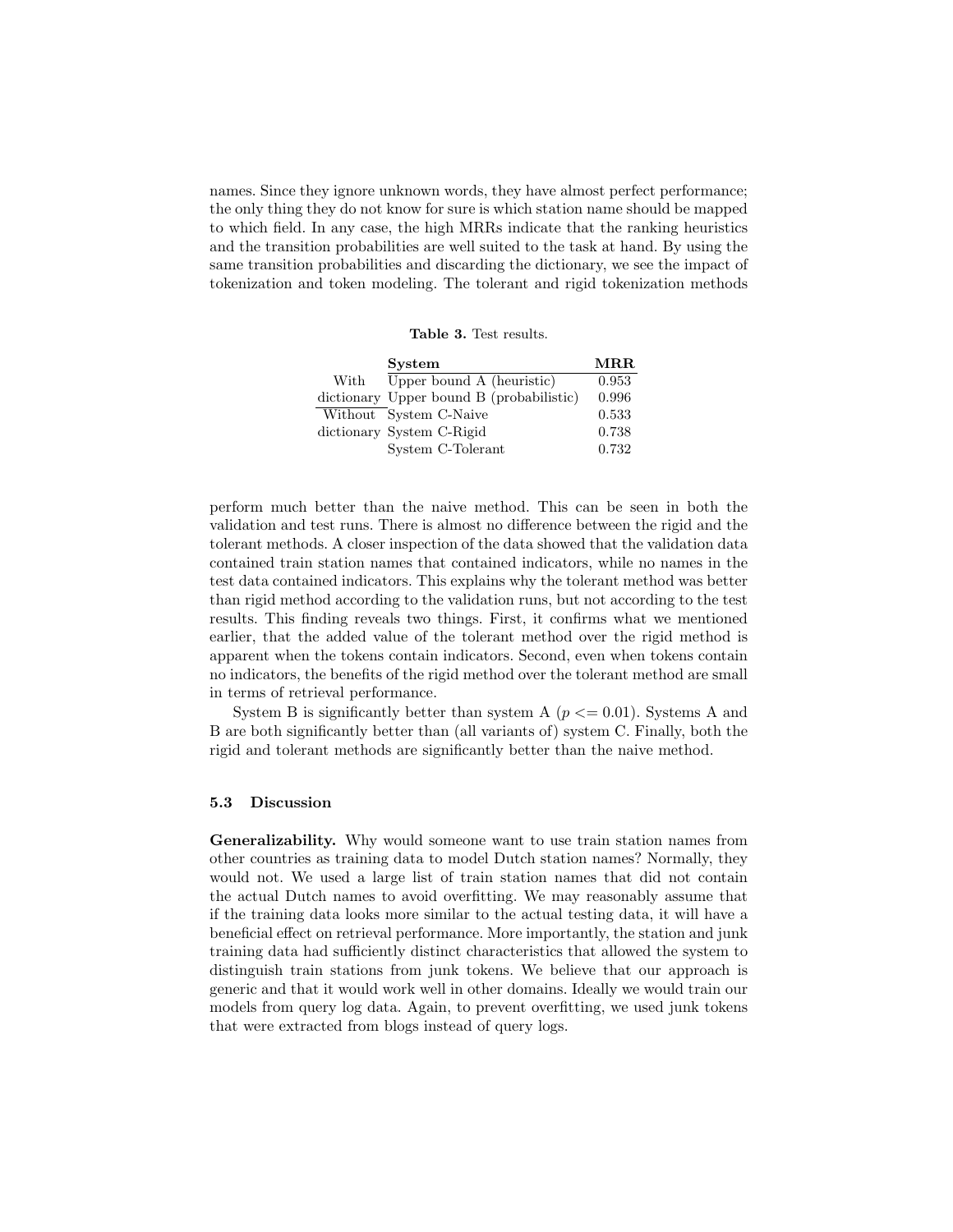Flexibility. The fact that baseline B performs even better than baseline A shows that our approach can alleviate developers from spending effort in designing ranking heuristics because it is capable of learning a suitable ranking function. Also, once the system is up and running it could continuously adapt its ranking function given the stream of query log data.

## 6 Conclusion and future work

We introduced and examined three tokenization methods and several token models. We proposed a probabilistic approach based on a Hidden Markov Model to rank mappings of tokens, i.e. contiguous parts of the query, to the fields of a complex web form. In contrast to previous work, our approach is able to map unknown (i.e., out-of-dictionary) tokens to fields; thereby offering greater flexibility and requiring less domain knowledge than existing systems. We can conclude that our probabilistic ranking improves over the rule-based baseline when our system is equipped with a dictionary. Also, even without a dictionary, we can still correctly interpret many queries; however, we must process the unknown tokens in a clever way, as the results show that the naive tokenization method is far inferior the other methods. In future work we will test our approach in more domains to verify that our approach is indeed generic and that it can be applied to more than just travel planner websites.

## Acknowledgment

This research was supported by the Netherlands Organization for Scientific Research, NWO, grants 639.022.809 and 612.066.513.

## References

- [1] Androutsopoulos, I., Ritchie, G.D., Thanisch, P.: Natural language interfaces to databases – an introduction. Natural Language Engineering  $1(01)$ , 29–81 (1995)
- [2] Bergman, M.K.: The deep web: Surfacing hidden value. Journal of Electronic Publishing 7(1) (August 2001)
- [3] Burton, R.R.: Semantic grammar: An engineering technique for constructing natural language understanding systems. Tech. rep., Bolt, Beranek and Newman, Inc., Cambridge, MA. (Dec 1976)
- [4] Callan, J.: Distributed information retrieval. In: Advances in Information Retrieval. pp. 127–150. Kluwer Academic Publishers (2000)
- [5] Carbonell, J.G., Boggs, W.M., Mauldin, M.L., Anick, P.G.: The XCAL-IBUR project: a natural language interface to expert systems. In: IJCAI'83. pp. 653–656. Morgan Kaufmann Publishers Inc., San Francisco, CA, USA (1983)